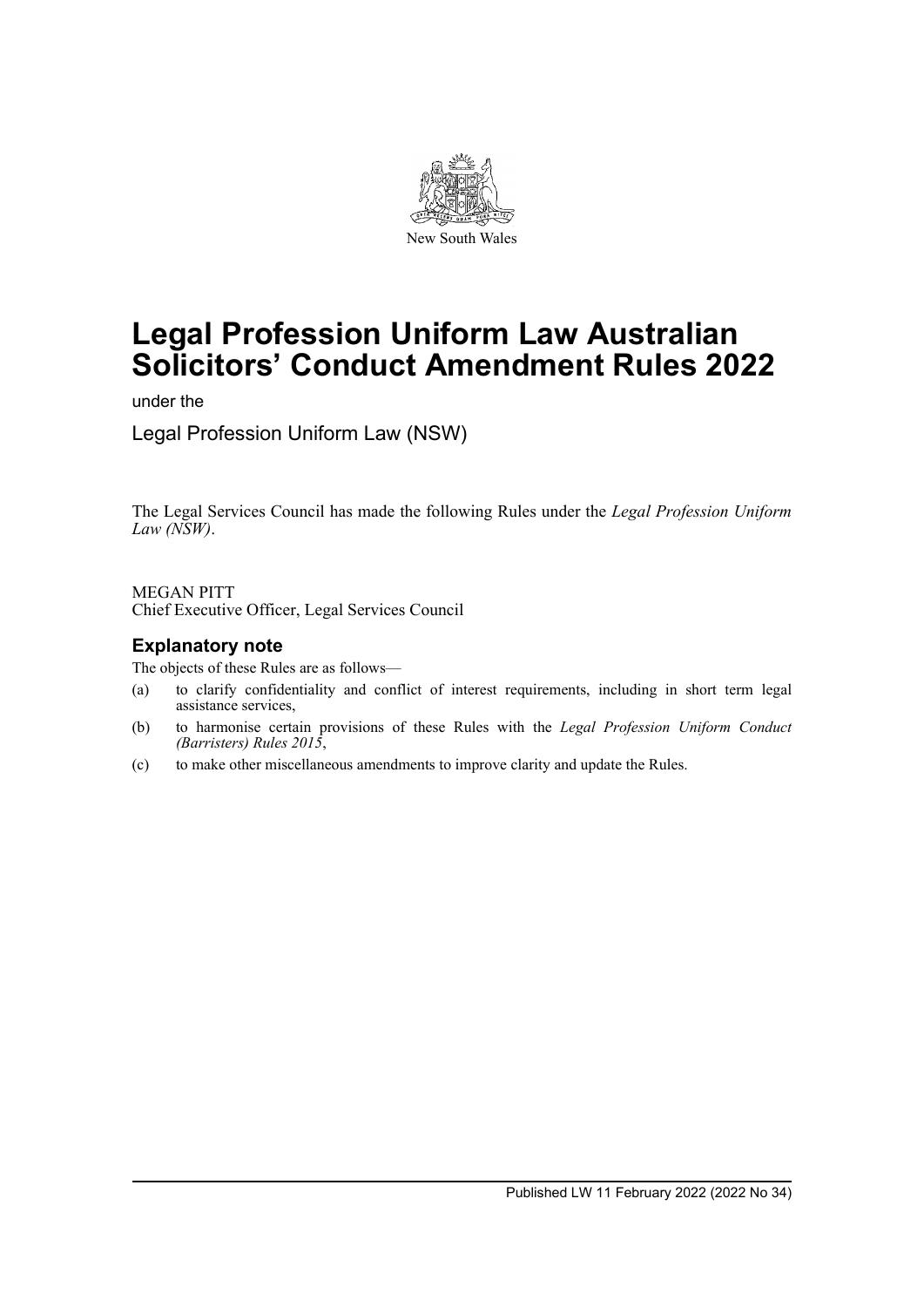# **Legal Profession Uniform Law Australian Solicitors' Conduct Amendment Rules 2022**

under the

Legal Profession Uniform Law (NSW)

## **1 Name of Instrument**

These Rules are the *Legal Profession Uniform Law Australian Solicitors' Conduct Amendment Rules 2022*.

#### **2 Commencement**

These Rules commence on 1 April 2022 and are required to be published on the NSW legislation website.

## **3 Authorising provision**

These Rules are made by the Legal Services Council under the *Legal Profession Uniform Law*, Part 9.2.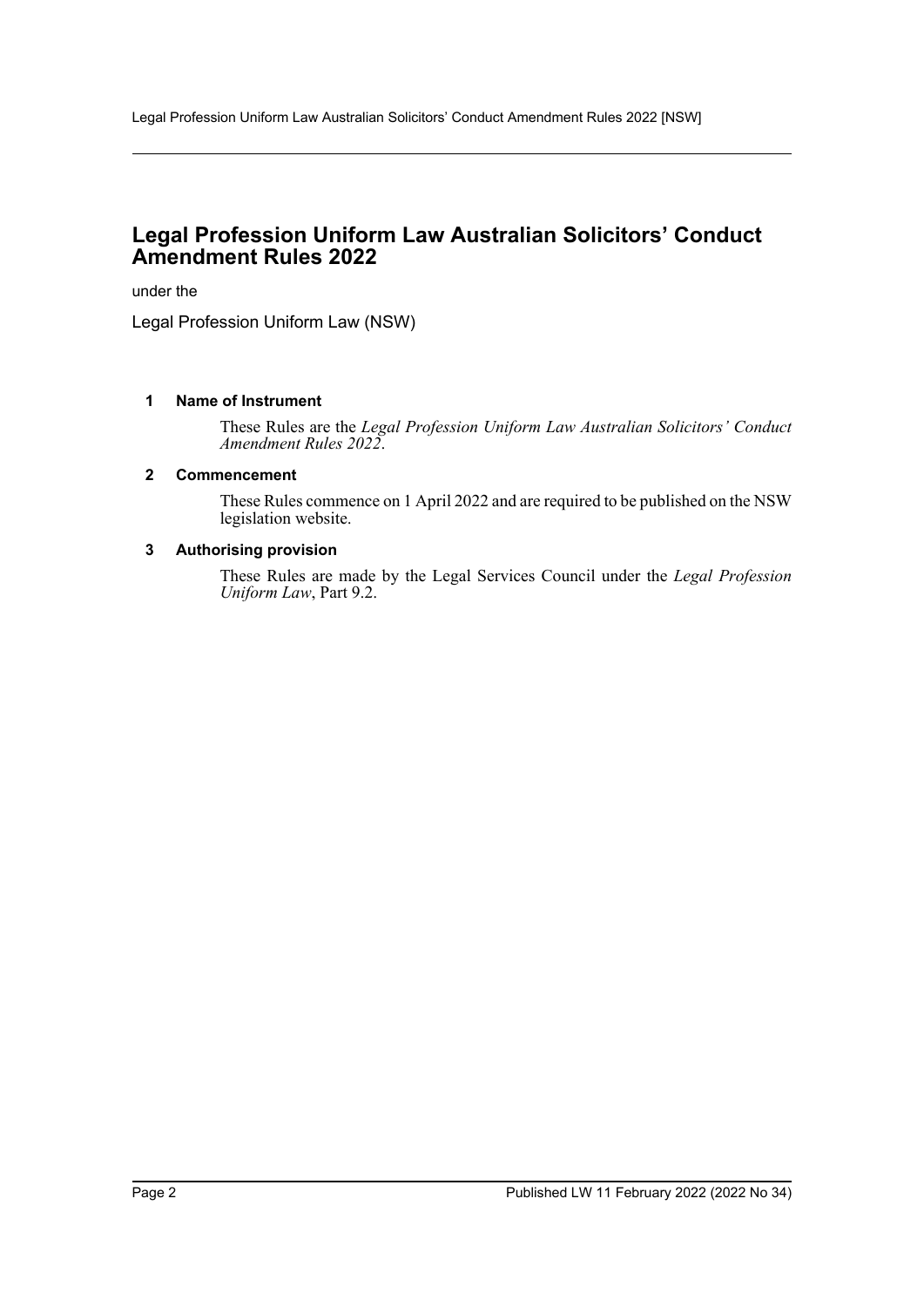# **Schedule 1 Amendment of Legal Profession Uniform Law Australian Solicitors' Conduct Rules 2015**

### **[1] Rule 2 Purpose and effect of the Rules**

Omit ", but cannot be enforced by a third party" from Rule 2.3.

## **[2] Rule 5, heading**

Omit the heading. Insert instead—"**5 Standard of conduct—dishonest or disreputable** conduct"

## **[3] Rule 5.1**

Omit the Rule. Insert instead—

- 5.1 A solicitor must not engage in conduct, in the course of legal practice or otherwise, which:
	- 5.1.1 demonstrates that the solicitor is not a fit and proper person to practise law, or
	- 5.1.2 is likely to a material degree to:
		- (i) be prejudicial to, or diminish the public confidence in, the administration of justice, or
		- (ii) bring the profession into disrepute.

## **[4] Rule 6, heading**

Insert "**in the course of legal practice**" after "**Undertakings**".

## **[5] Rule 10 Conflicts concerning former clients**

Omit ", except as permitted by Rule 10.2" from Rule 10.1.

## **[6] Rule 10.2.1**

Omit "written consent to the solicitor or law practice so acting".

Insert instead "consent to the disclosure and use of that information".

## **[7] Rule 11 Conflict of duties concerning current clients**

Omit ", except where permitted by this Rule" from Rule 11.1.

#### **[8] Rule 11.2**

Insert "**Duty of loyalty**" as heading.

## **[9] Rule 11.2**

Omit "Rule 11.3." Insert instead "Rules 11.3 and 11.4".

## **[10] Rules 11.4 and 11.5**

Omit the Rules. Insert instead—

## 11.4 **Duty of confidentiality**

In addition to Rule 11.3, where a solicitor or a law practice acts for two or more clients in the same or related matters and the solicitor or law practice is in, or comes into, possession of information which is confidential to one client (the first client) which might reasonably be concluded to be material to the other client's or clients' matter and detrimental to the interests of the first client if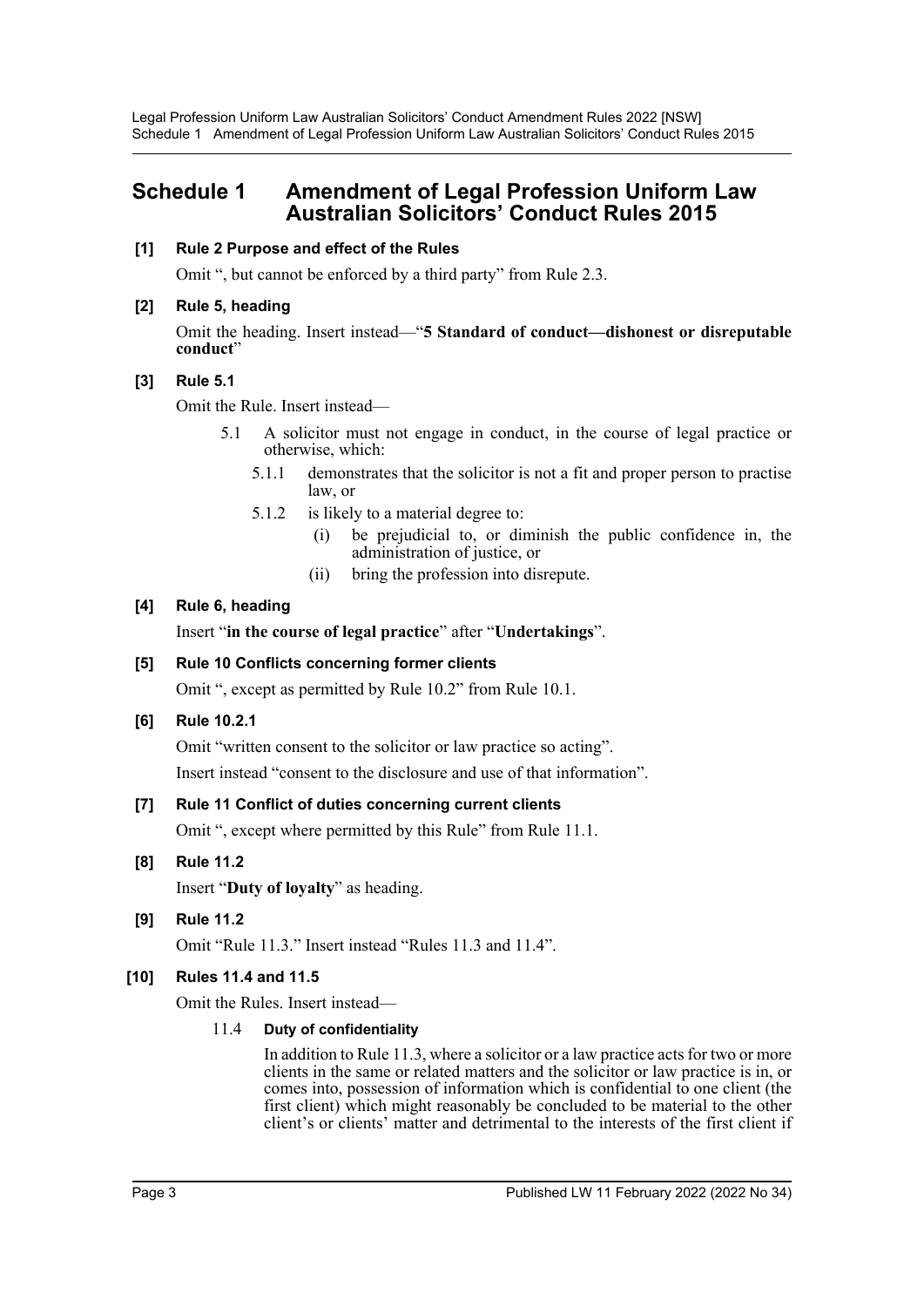disclosed, the solicitor and the solicitor's law practice may not act or continue to act for the other client or clients unless each client's informed consent:

- 11.4.1 permits the disclosure and use of that information for the benefit of the other client or clients, or
- 11.4.2 requires the establishment and maintenance at all times of an effective information barrier to protect the confidential information of each client.

### 11.5 **Actual conflict arising between current clients in the course of a matter**

If a solicitor or a law practice acts for more than one client in a matter and, during the course of the conduct of that matter, an actual conflict arises between the duties owed to two or more of those clients, the solicitor or law practice may only continue to act for one of those clients (or for two or more of those clients between whom there is no conflict) in the following exceptional circumstances:

- 11.5.1 any client for whom the solicitor or law practice ceases to act has given informed consent to the solicitor or law practice continuing to act for the remaining clients, and
- 11.5.2 the duty of confidentiality owed to all of the clients, both those for whom the solicitor or law practice ceases to act and those for whom the solicitor or law practice continues to act, is not put at risk.

## **[11] Rule 11A**

Insert after Rule 11—

## **11A Short-term legal assistance services**

- 11A.1 If a solicitor providing short-term legal assistance services forms a reasonable belief that the solicitor cannot screen for conflicts of interest due to circumstances where it is not reasonably practicable as the time required to do so may result in a real risk of the client being denied access to legal assistance, the solicitor must ensure, to the extent reasonably practicable, that—
	- 11A.1.1 the solicitor has disclosed the nature of the services to the client, and
	- 11A.1.2 there is no actual or potential conflict between the duties owed to the client and one or more other clients, and
	- 11A.1.3 the client has given informed consent to the provision of the services.
- 11A.2 A solicitor must not provide, or continue to provide, short-term legal assistance services to a client if the solicitor:
	- 11A.2.1 is or becomes aware that the interests of the client are adverse to the interests of a current client of the solicitor or the solicitor's law practice, or
	- 11A.2.2 is aware that the solicitor has, or while providing the short-term legal assistance services obtains, confidential information of a current or former client that might reasonably be concluded to be:
		- 11A.2.2.1 material to the client's matter, and
		- 11A.2.2.2 detrimental to the current or former client, if disclosed.
- 11A.3 A solicitor who is a partner, associate, employee, officer or employer in a law practice through which another solicitor is providing short-term legal assistance services, may act for another client of the law practice whose interests are adverse to the interests of the client receiving the services if:
	- 11A.3.1 each client has given informed consent, and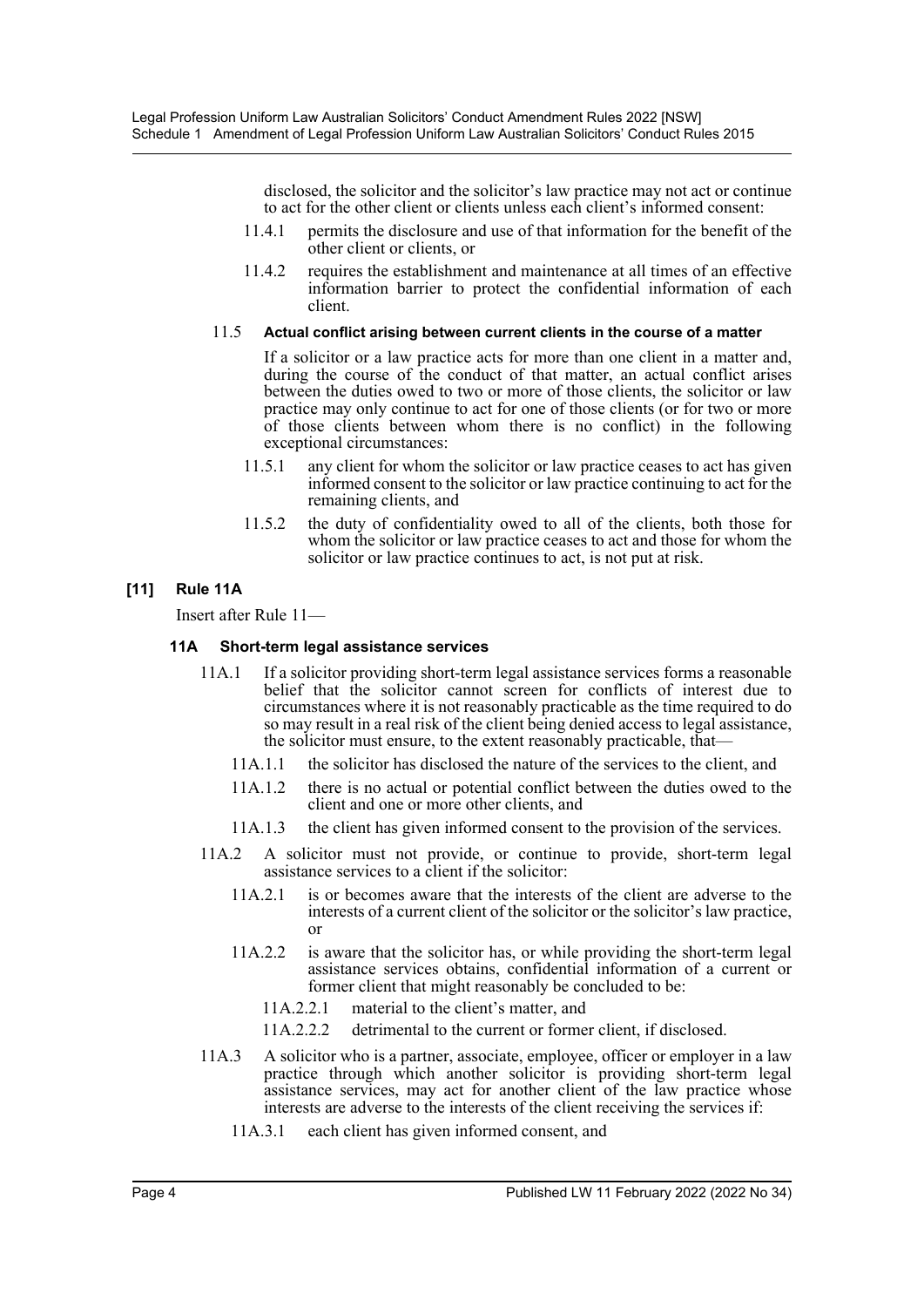- 11A.3.2 measures are in place to ensure confidential information will not be disclosed.
- 11A.4 In this Rule:

*short-term legal assistance services* means services offered by a solicitor to a client, whether through a legal assistance service provider or on a pro bono basis, with the expectation by the solicitor and the client that the solicitor will not provide continuing legal advice or representation in the matter.

## **[12] Rule 12 Conflict concerning a solicitor's own interests**

Omit Rule 12.2. Insert instead—

- 12.2 A solicitor must not do anything:
	- (i) calculated to dispose a client or third party to confer on the solicitor, either directly or indirectly, any benefit in excess of the solicitor's fair and reasonable remuneration for legal services provided to the client, or
	- (ii) that the solicitor knows, or ought reasonably to anticipate, is likely to induce the client or third party to confer such a benefit and is not reasonably incidental to the performance of the retainer.

## **[13] Rule 12.4.1**

Omit "client signs the Will". Insert instead "Will is signed".

## **[14] Rule 12.4.2(i) and (ia)**

Omit paragraph (i). Insert instead—

- (i) a member of the solicitor's immediate family,
- (ia) a member of the immediate family of the solicitor's spouse, or

## **[15] Rule 14 Client documents**

Omit "legislation" from Rule 14.2. Insert instead "legal obligations".

**[16] Rule 15, heading** Omit "**essential**".

## **[17] Rule 15.1.1**

Omit "surrender" from Rule 15.1.1. Insert instead "deliver up".

## **[18] Rule 15.1.1(i)**

Omit "with reasonable". Insert instead "maintains reasonable".

# **[19] Rule 16 Charging for document storage**

Insert "(either physical, electronic or otherwise)" after "storage" in Rule 16.1.1.

## **[20] Rule 16.1**

Omit "agreed in writing". Insert instead "consented".

## **[21] Rule 17 Independence—avoidance of personal bias**

Omit "will not have breached" from Rule 17.2. Insert instead "does not breach".

## **[22] Rule 19, heading**

Omit the heading. Insert instead "**19 Duty to the court**".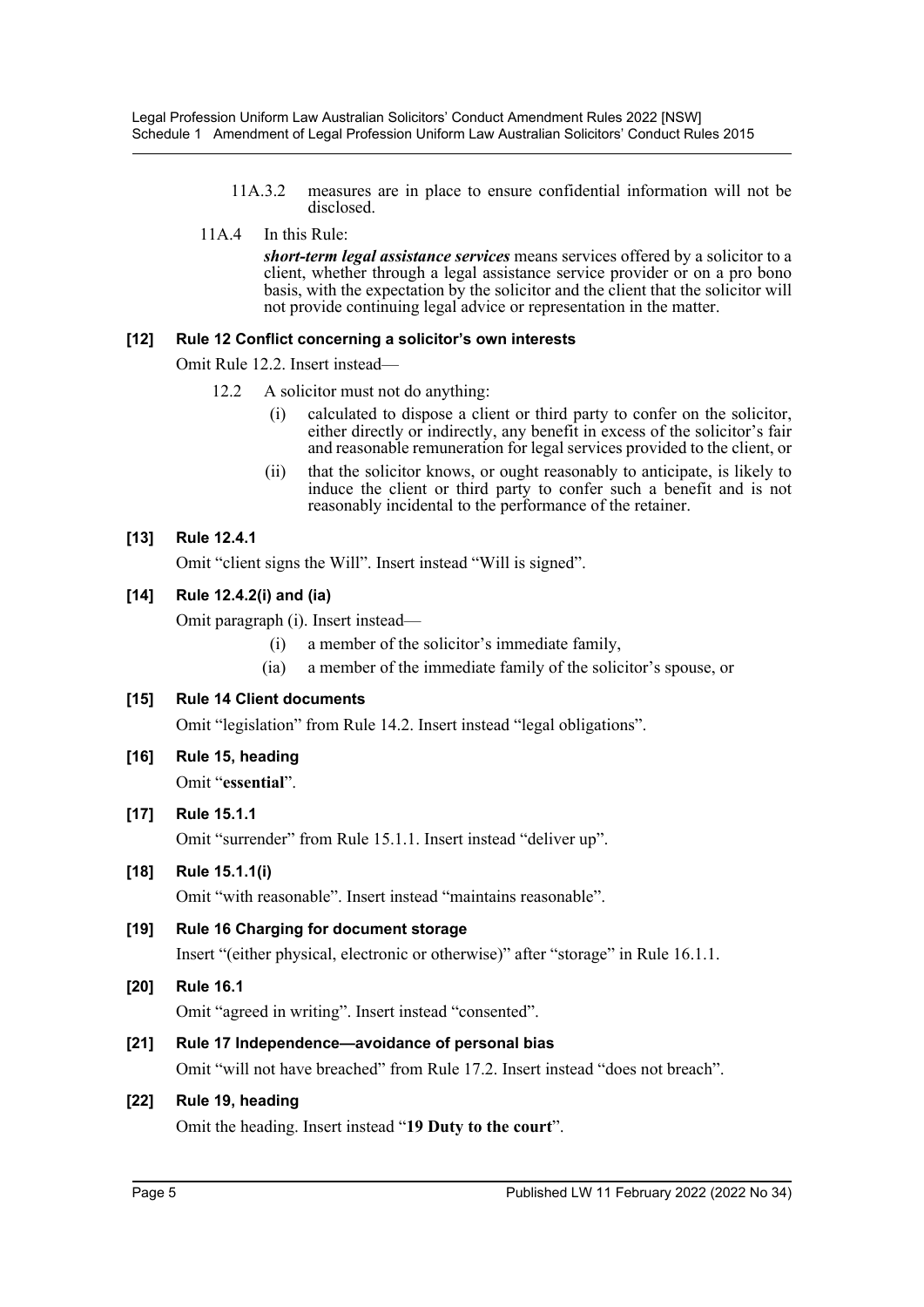## **[23] Rule 20 Delinquent or guilty clients**

Omit Rule 20.1.4.

## **[24] Rules 20.2.1–20.2.3**

Omit the Rules. Insert instead—

- 20.2.1 may, subject to the client accepting the constraints set out in Rules 20.2.2–20.2.8, but not otherwise, continue to act in the client's defence,
- 20.2.2 must not falsely suggest that some other person committed the offence charged,
- 20.2.3 must not set up an affirmative case inconsistent with the confession,
- 20.2.4 must ensure that the prosecution is put to proof on its case,
- 20.2.5 may argue that the evidence as a whole does not prove that the client is guilty of the offence charged,
- 20.2.6 may argue that for some reason of law the client is not guilty of the offence charged,
- 20.2.7 may argue that for another reason not prohibited by Rule 20.2.2 or 20.2.3 the client should not be convicted of the offence charged, and
- 20.2.8 must not continue to act if the client insists on giving evidence denying guilt or requires the making of a statement asserting the client's innocence.

## **[25] Rule 21 Responsible use of court process and privilege**

Omit "made" from Rule 21.1.3 and 21.1.4. Insert instead "given".

## **[26] Rule 21.1.4**

Omit "the instructing solicitor". Insert instead "a third party".

#### **[27] Rule 21.6**

Omit "21.1, 21.2,".

**[28] Rule 21.8**

Insert "domestic or family violence," before "sexual assault".

## **[29] Rule 21.9**

Insert after Rule 21.8—

21.9 A solicitor does not infringe Rule 21.8 merely because:

- 21.9.1 the question or questioning challenges the truthfulness of the witness or the consistency or accuracy of a statement made by the witness, or
- 21.9.2 the question or questioning requires the witness to give evidence that the witness could consider to be offensive, distasteful or private.

## **[30] Rules 22.1–22.3**

Insert "or misleading" after "false" wherever occurring.

#### **[31] Rule 23 Opposition access to witnesses**

Omit Rule 23.2. Insert instead—

23.2 A solicitor does not breach Rule 23.1 simply by: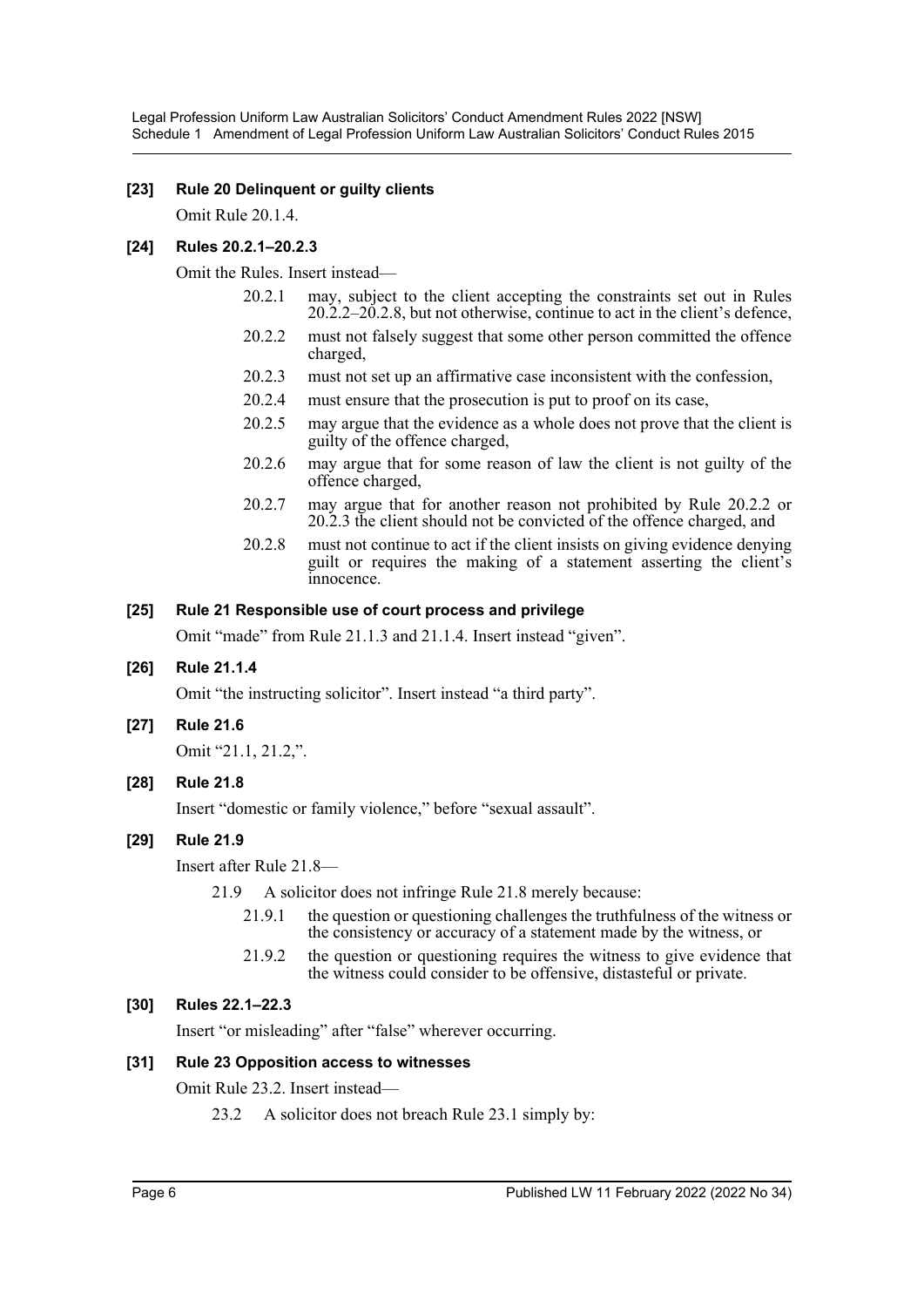- 23.2.1 telling a prospective witness or a witness that he or she need not agree to confer or to be interviewed, or
- 23.2.2 advising the prospective witness or the witness about relevant obligations of confidentiality.

#### **[32] Rule 27 Solicitor as material witness in client's case**

Omit "may act or continue to act for the client unless" from Rule 27.2.

Insert instead "must not continue to act for the client if".

#### **[33] Rule 29 Prosecutor's duties**

Omit Rule 29.7.2. Insert instead—

29.7.2 whose testimony provides reasonable grounds for the prosecutor to believe that it could provide admissible evidence relevant to any matter in issue,

UNLESS

- (i) the opponent consents to the prosecutor not calling a particular witness,
- (ii) the only matter with respect to which the particular witness can give admissible evidence has been dealt with by an admission on behalf of the accused,
- (iii) the only matter with respect to which the particular witness can give admissible evidence goes to establishing a particular point already adequately established by another witness or other witnesses,
- (iv) the prosecutor believes on reasonable grounds that the testimony of a particular witness is plainly untruthful or is plainly unreliable, or
- (v) the prosecutor, having the responsibility of ensuring that the prosecution case is presented properly and presented with fairness to the accused, believes on reasonable grounds that the interests of justice would be harmed if the witness was called as part of the prosecution case,

provided that the prosecutor must inform the opponent as soon as practicable of the identity of any witness whom the prosecutor intends not to call on any ground within (ii), (iii), (iv) or  $(v)$  together with the grounds on which the prosecutor has reached that decision, unless the interests of justice would be harmed if those grounds were revealed to the opponent.

#### **[34] Rule 29.8**

Omit "or improperly".

#### **[35] Rule 31 Inadvertent disclosure**

Omit Rule 31.2. Insert instead—

- 31.2 A solicitor who reads part or all of the confidential material before becoming aware of its confidential status must:
	- 31.2.1 not disclose or use the material, unless otherwise permitted or compelled by law,
	- 31.2.2 notify the opposing solicitor or the other person immediately, and
	- 31.2.3 not read any more of the material.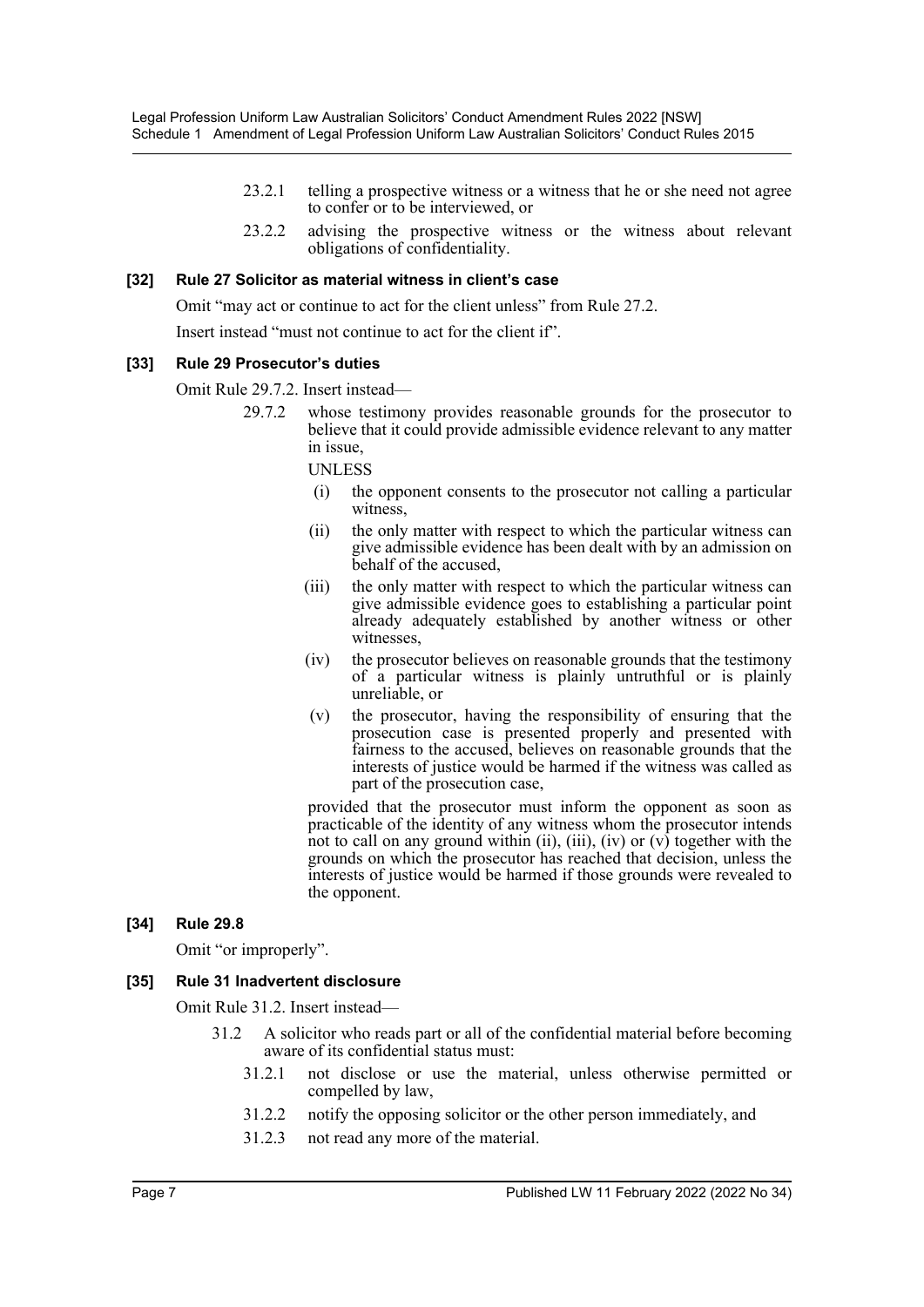#### **[36] Rule 33 Communication with another solicitor's client**

Omit "A solicitor must not deal directly with the client or clients of" from Rule 33.1.

Insert instead "In representing a client, a solicitor shall not communicate about the subject of the representation with a person the lawyer knows to be represented by".

## **[37] Rule 33.1.2(ii)**

Omit "dealing". Insert instead "communication".

## **[38] Rule 33.1.3**

Omit "the substance of the dealing". Insert instead "the communication".

#### **[39] Rule 33.1.4**

Omit "contact". Insert instead "the communication".

**[40] Rule 34, heading**

Insert "**with**" after "**Dealing**".

## **[41] Rule 34.1.1**

Omit the Rule. Insert instead—

34.1.1 make any statement to another person:

- (i) which grossly exceeds the legitimate assertion of the rights or entitlements of the solicitor's client, and
- (ii) which misleads or intimidates the other person,

## **[42] Rule 34.1.2**

Insert "a" after "institution of".

#### **[43] Rule 34.1.2**

Omit "proceedings". Insert instead "complaint".

#### **[44] Rule 38 Returning judicial officers**

Omit Rule 38.1. Insert instead—

38.1 In this Rule:

*court* does not include a tribunal.

*former rules* means the rule or rules of conduct, however described, in force immediately before the commencement of these Rules governing the right of a solicitor to appear before a court of which the solicitor was a judge, justice, magistrate, coroner, master, prothonotary, registrar or other judicial officer, or a person acting in any of those offices.

*judge* includes a judge, justice, magistrate, coroner, master, prothonotary, registrar or other judicial officer, or a person acting in any of those offices, but does not include a person appointed as a judge before the commencement of these Rules.

*tribunal* means a tribunal constituted by or under an Act or a disciplinary tribunal.

- 38.2 A solicitor must refuse to accept or retain a brief or instructions to appear before a court if:
	- 38.2.1 the appearance would be before a court:
		- (i) of which the solicitor is or was formerly a judge, or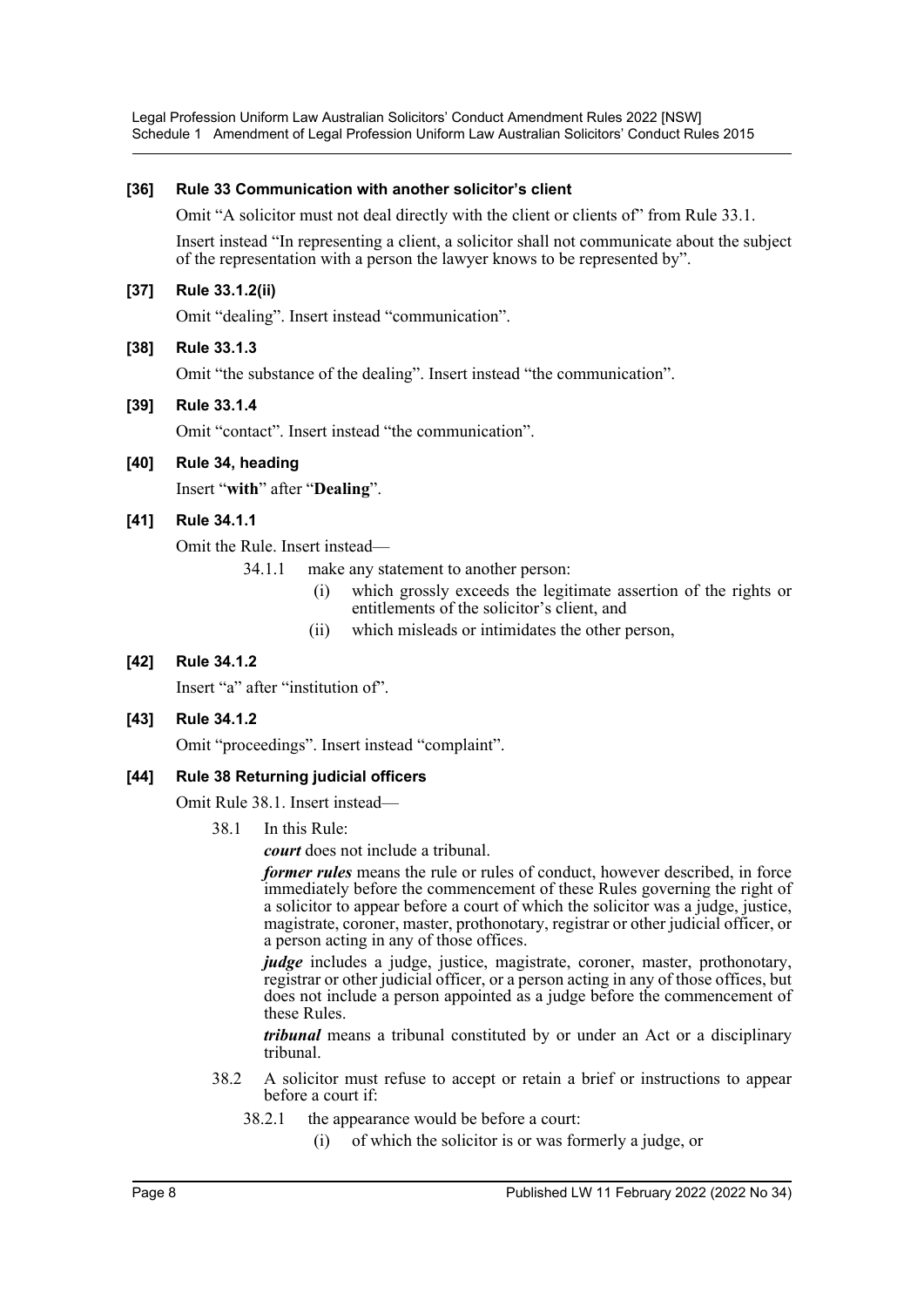- (ii) from which appeals lie to a court of which the solicitor is or was formerly a judge, and
- 38.2.2 the appearance would occur less than 5 years after the solicitor ceased to be a judge of the court.
- 38.3 A solicitor must refuse to accept or retain a brief or instructions to appear before a tribunal that does not sit in divisions or lists of matters to which its members are assigned if:
	- 38.3.1 the solicitor is a full time, part time or sessional member of the tribunal, or
	- 38.3.2 the appearance would occur less than 2 years after the solicitor ceased to be a member of the tribunal.
- 38.4 A solicitor must refuse to accept or retain a brief or instructions to appear before a tribunal that sits in divisions or lists of matters to which its members are assigned if:
	- 38.4.1 the appearance would be in a proceeding in a division or list to which the solicitor is assigned as a member of the tribunal, or
	- 38.4.2 the appearance would be in a proceeding in a division or list to which the solicitor was assigned and the appearance would occur less than 2 years after the solicitor ceased to be assigned to the division or list.
- 38.5 The former rules continue to apply to a solicitor who was, before the commencement of these Rules, appointed as a judge, justice, magistrate, coroner, master, prothonotary, registrar or other judicial officer, or a person acting in any of those offices.
- 38.6 For the purposes of subrule 38.2.1(ii), an appeal is not to be considered to lie to the Federal Court of Australia from the Supreme Court of a State or Territory.
- 38.7 This rule does not apply in respect of a tribunal if a provision of an Act or a statutory instrument made under an Act prohibits a member or former member of the tribunal from representing a party before the tribunal or prohibits any such representation within a certain period after ceasing to be a member or in certain circumstances.

#### **[45] Rule 39, heading**

Omit the heading. Insert instead "**39 Legal and non-legal services**".

## **[46] Rule 39.1**

Omit Rule 39.1. Insert instead—

39.1 Where a solicitor or law practice:

- 39.1.1 shares an office with or is otherwise affiliated with an entity or business engaged in another calling to provide services other than legal services to a client, and
- 39.1.2 a client is receiving services concurrently from both the law practice and the other entity,

the solicitor or law practice, as the case requires, must take all reasonable steps to ensure the client is clearly informed about the nature and the terms of the services being provided to the client by the solicitor or law practice, including (if applicable) that the services provided by the other entity are not provided by the solicitor or law practice as legal services.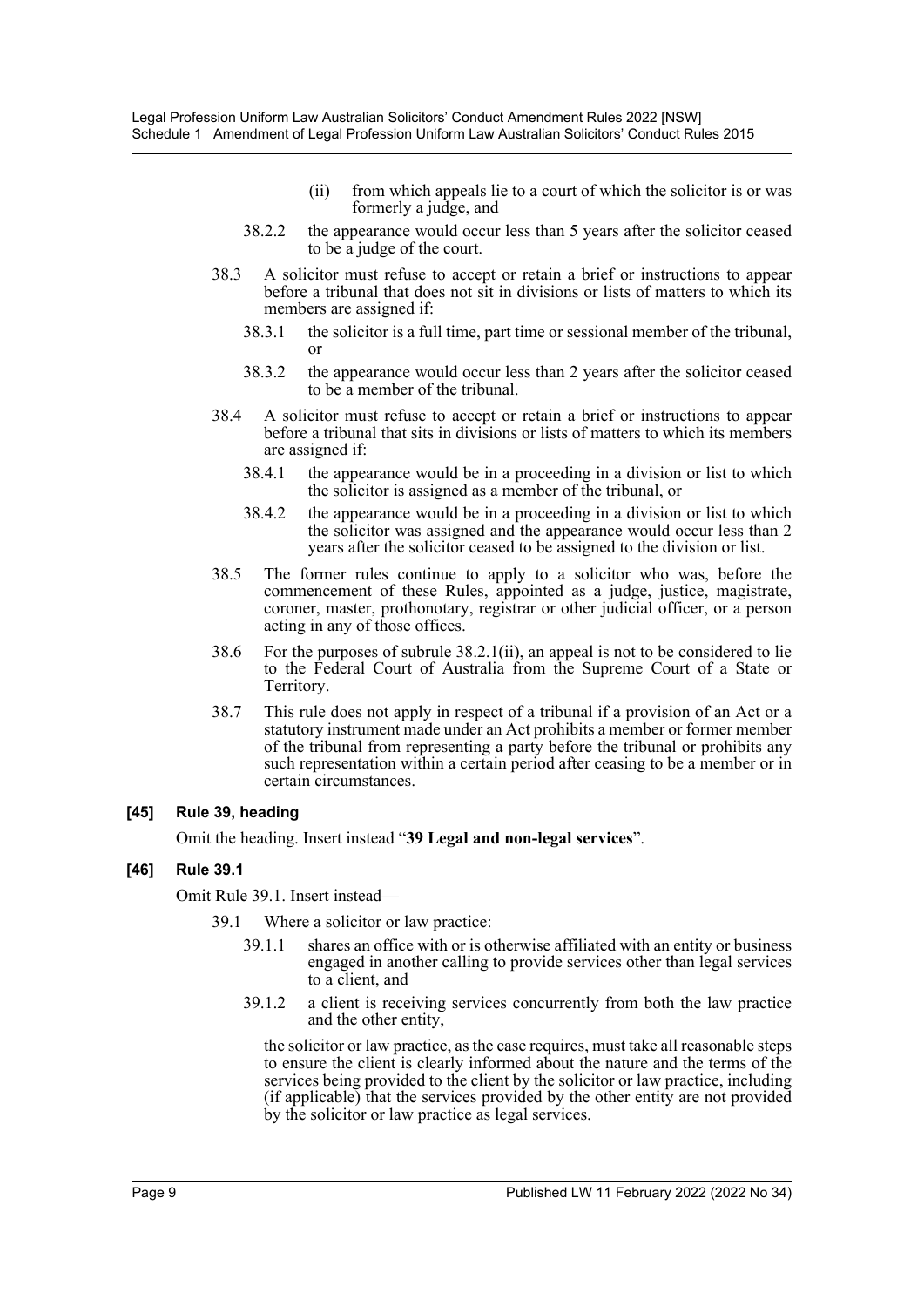#### **[47] Rule 40 Sharing receipts**

Insert ", or in connection with," after "from" in Rule 40.1.

#### **[48] Rule 40.1.2**

Omit Rule 40.1.2. Insert instead—

- 40.1.2 any person:
	- (i) who has been found guilty of an indictable offence, or
	- (ii) who has had a guilty plea accepted in relation to an indictable offence that involved dishonest conduct, whether or not a conviction was recorded.

## **[49] Rule 41 Mortgage financing and managed investments**

Omit the Rule.

#### **[50] Rule 42 Anti-discrimination and harassment**

Omit 42.1. Insert instead—

42.1 A solicitor must not in the course of, or in connection with, legal practice or their profession, engage in conduct which constitutes:

#### **[51] Rule 42.1.2**

Omit "or".

#### **[52] Rule 42.1.3**

Omit 42.1.3. Insert instead—

42.1.3 any other form of harassment, or

42.1.4 workplace bullying.

#### **[53] Rule 43 Dealing with the regulatory authority**

Insert "timely," before "open" in Rule 43.1.

#### **[54] Rule 43.2**

Omit the Rule.

#### **[55] Glossary of terms**

Omit "*compromise* includes any form of settlement of a case, whether pursuant to a formal offer under the rules or procedure of a court, or otherwise.".

Insert in alphabetical order—

*compromise* includes any form of settlement of a case, whether pursuant to a formal offer under the rules or procedure of a court, or otherwise.

### **[56] Glossary of terms, definition of "client documents"**

Omit "documents to which a client is entitled". Insert instead "a document of a client".

#### **[57] Glossary of terms**

Omit the following definitions *legal services mortgage financing serious criminal offence*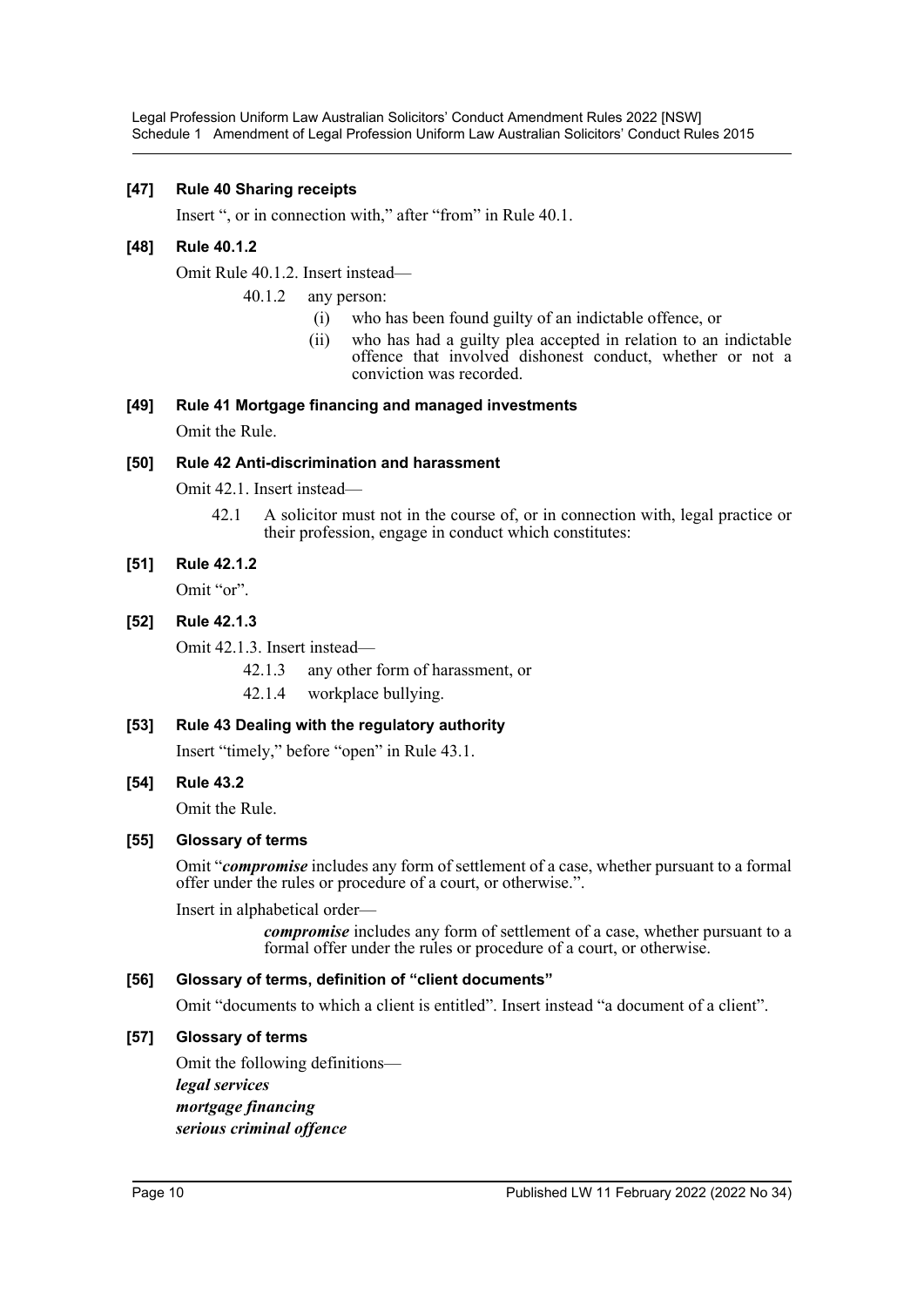### **[58] Glossary of terms**

Insert in alphabetical order—

*community legal service* means an organisation or body that is a community legal service, a community legal centre, or a complying community legal centre for the purposes of the legal profession legislation of a jurisdiction.

*document* means any record of information, and includes:

- (a) anything on which there is writing, and
- (b) anything on which there are marks, figures, symbols or perforations having a meaning for the persons qualified to interpret them, and
- (c) anything from which sounds, images or writings can be reproduced with or without the aid of anything else, and
- (d) a map, plan, drawing or photograph,

and a reference to a document includes a reference to—

- (e) any part of the document, and
- (f) any copy, reproduction or duplicate of the document or any part of the document, and
- (g) any part of such a copy, reproduction or duplicate.

*harassment* means harassment that is unlawful under the applicable state, territory or federal anti-discrimination or human rights legislation.

*office* is not limited to physical business premises and includes the media through which a law practice provides legal services to clients away from a central, physical location.

*serious criminal offence* means an offence that is:

- (a) an indictable offence against a law of the Commonwealth, a State or a Territory (whether or not the offence is or may be dealt with summarily),
- (b) an offence against a law of a foreign country that would be an indictable offence against a law of the Commonwealth, a State or a Territory if committed in Australia (whether or not the offence could be dealt with summarily if committed in Australia).

## **[59] Glossary of terms**

Omit paragraphs (d) and (e) from the definition of *law practice*.

Insert instead—

- (d) a community legal service,
- (e) an unincorporated legal practice, or
- (f) an incorporated legal practice.

#### **[60] Glossary of terms**

Omit the definition of *sexual harassment*. Insert instead—

*sexual harassment* means an unwelcome sexual advance, request for sexual favours, or otherwise engaging in other unwelcome conduct of a sexual nature to the person harassed in circumstances in which a reasonable person, having regard to all the circumstances, would have anticipated the possibility that the person harassed would be offended, humiliated or intimidated.